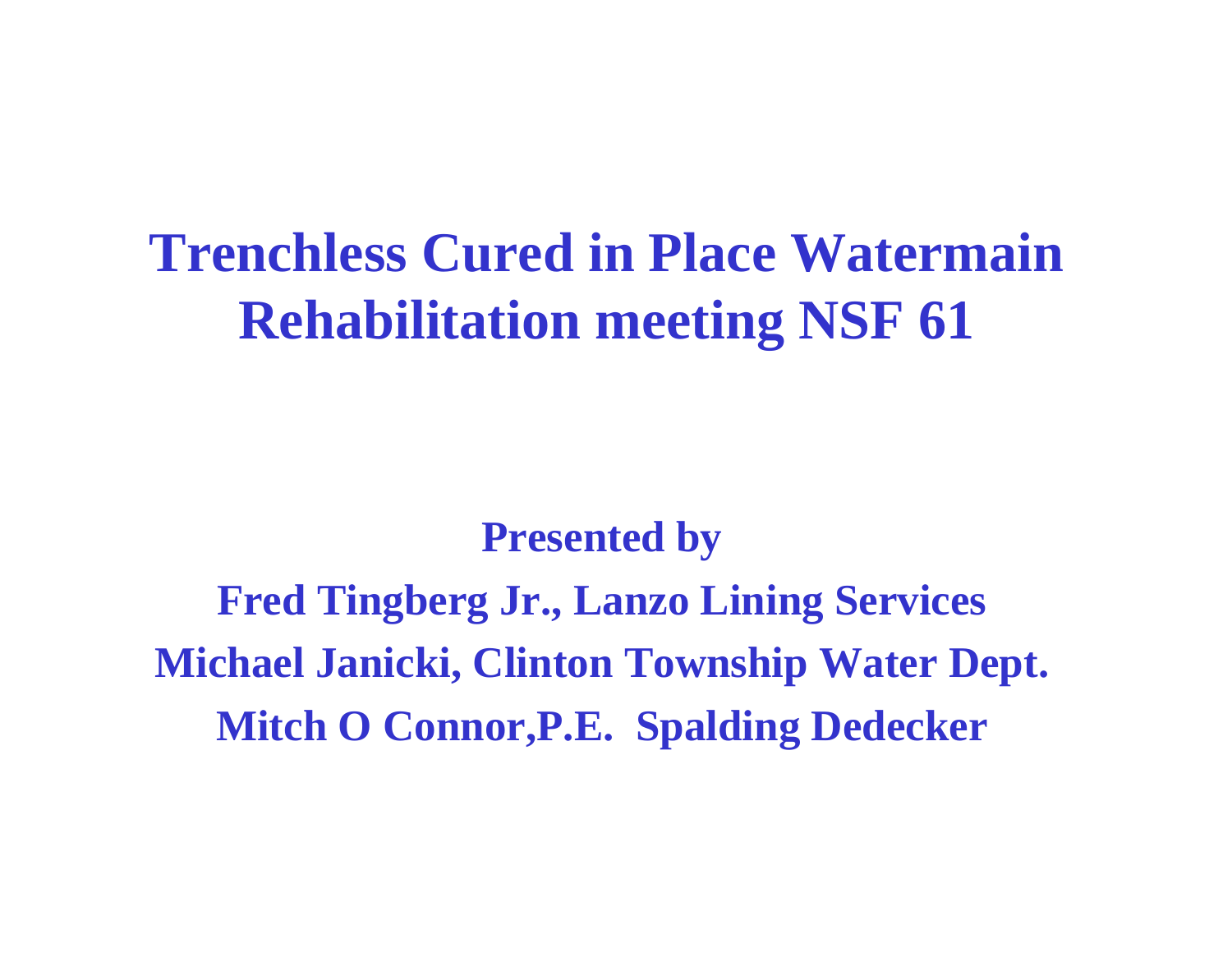### Innovation: Cured in Place Watermain Rehab

- •Minimum disruption
- •NSF 61 compliance
- • Over 1,000,000 lf of CIPP potable watermain installed
- $\bullet$  Ability to preempt line breaks
- ASTM F 1743 Pull in Place Method
- •100 psi working pressure
- •fifty (50) year design life



Certified to NSF/ANSI 61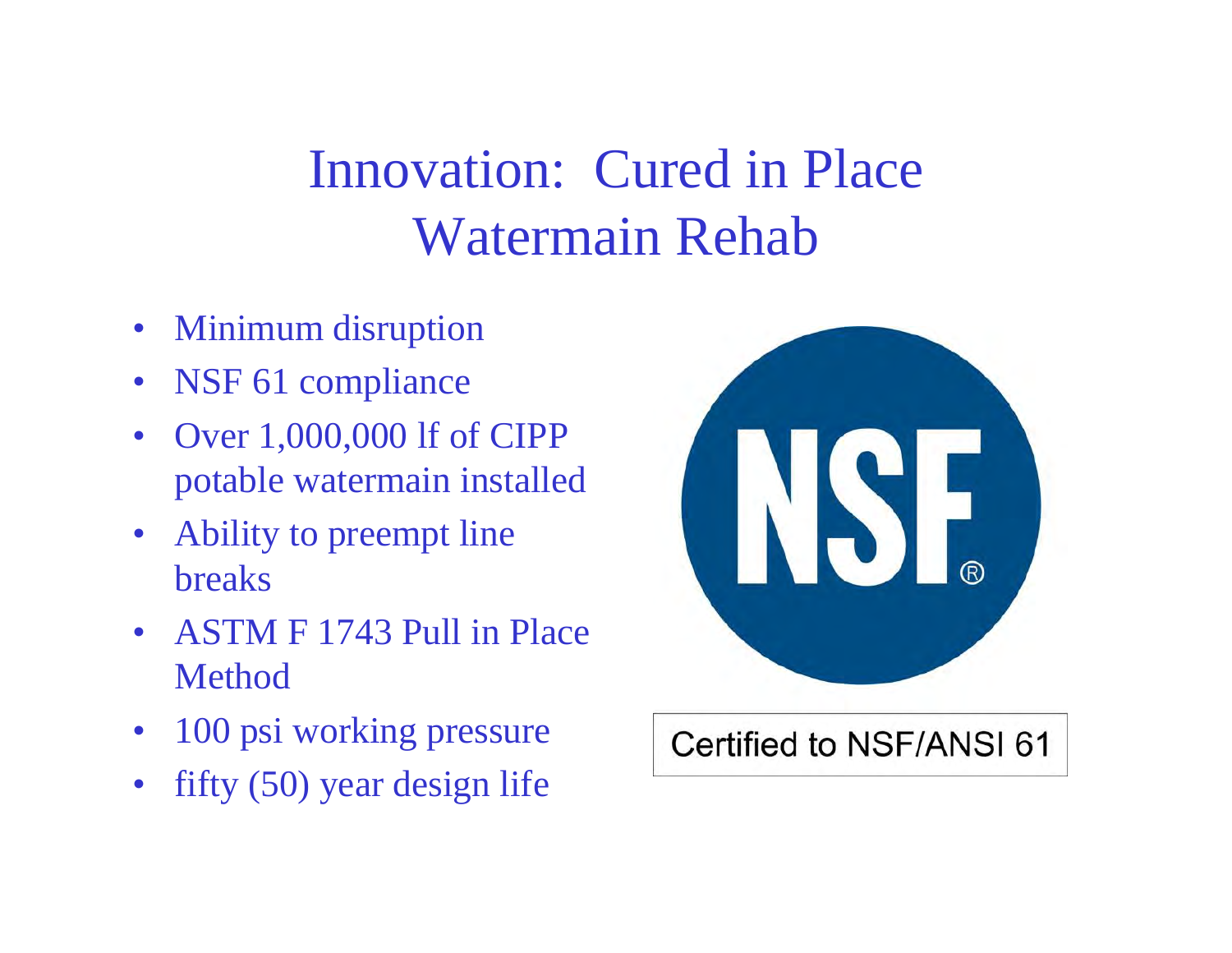# Clinton Township Watermain Project Overview



- •3500 lineal feet
- 70 services
- Multiple recent pipe breaks in subdivision
- 50 year old cast iron watermain
- Tree lined streets
- Issues with water color/odor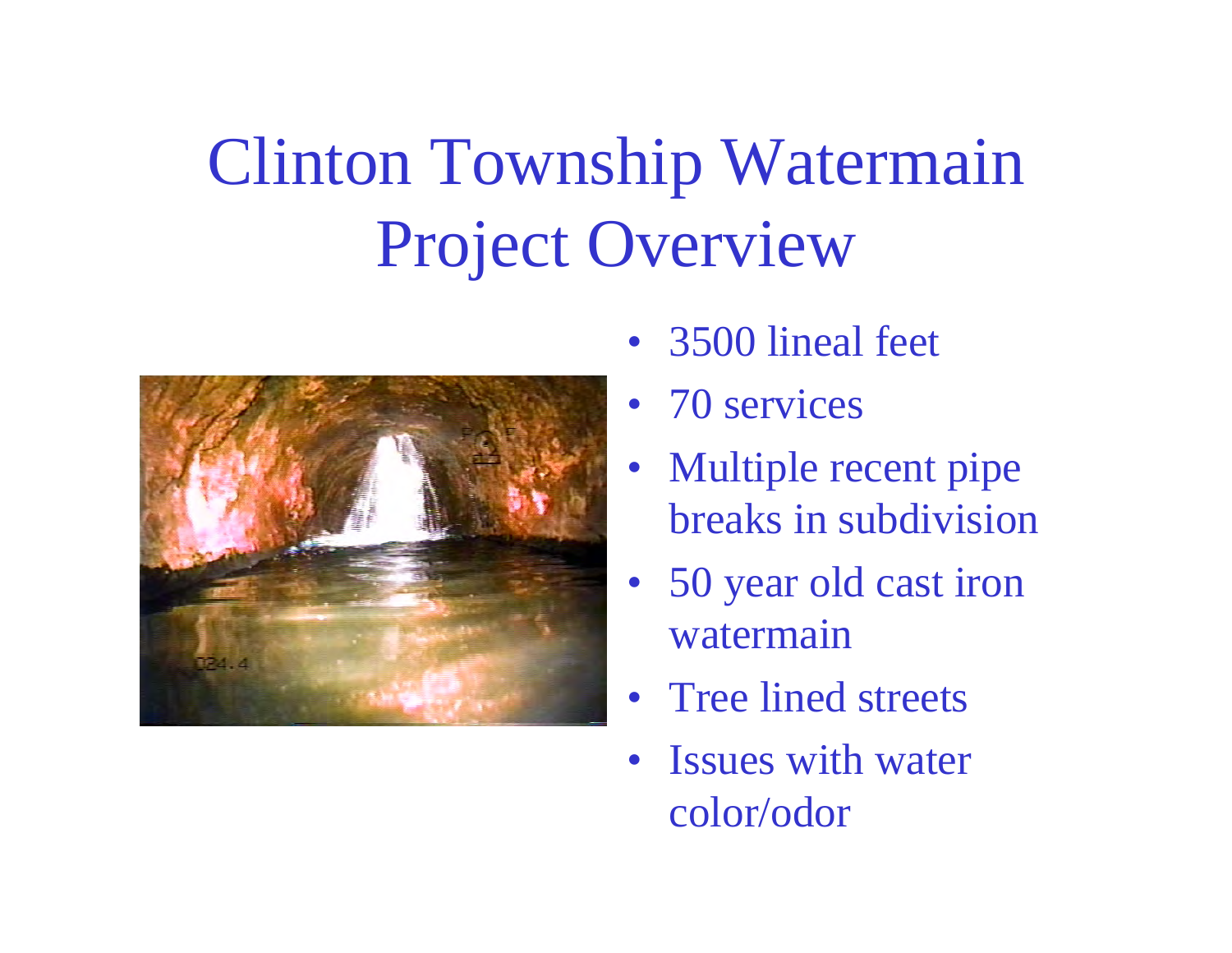### CIPP Design Basis Review

Dealgnation: F 1216 - 93

**Standard Practice for** Rehabilitation of Existing Pipelines and Conduits by the Inversion and Curing of a Resin-Impregnated Tube<sup>1,2,3</sup>

This standard is issued under the fixed designation F 1216; the number original adoption or, in the case of revision, the year of last revision. A as superscript epsilon (c) indicates an editorial change since the last revision

is practice describes the procedures for the reconof pipelines and conduits (4 to 96-in. diameter) by lation of a resin-impregnated, flexible tube which is into the existing conduit by use of a hydrostatic air pressure. The resin is cured by circulating hot introducing controlled steam within the tube. When e finished pipe will be continuous and tight-fitting. pastruction process can be used in a variety of nd pressure applications such as sanitary sewers, vers, process piping, electrical conduits, and ventitems.

e values stated in inch-pound units are to be the standard. The values given in parentheses are



An I

Designation: F 1743 - 96

**Standard Practice for** Rehabilitation of Existing Pipelines and Conduits by Pulled-in-Place Installation of Cured-in-Place Thermosetting Resin Pipe (CIPP)<sup>1</sup>

> ed under the fixed designation F 1743; the number immediately following the designation indicates the in the case of revision, the year of last revision. A number in perceboses indicates the year of last reappear<br>in the case of revision, the year of last revision. A number in perceboses indicates the year of last reappe

the procedures for the reconunduits (4 to 96 in. (10 to 244 in-place installation of a resinube into an existing conduit and the inversion of a calibration tic head or air pressure (see Fig. rculating hot water or by the earn into the tube. When cured, pe will be continuous and tight rocess may be used in a variety cations such as sanitary sewers, electrical conduits, and venti-

inch-pound units are to be values given in parentheses are D 1039 Test Method for Tensile Pro Matrix Composite Materials<sup>1</sup>

- D 3567 Practice for Determining D forced Thermosetting Resin Pipe (
- D 4814 Specification for Automotive gine Fuel<sup>7</sup>
- D 5813 Specification for Cured-in
- **Resin Sewer Pipe** F 412 Terminology Relating to Pla
- F 1216 Practice for Rehabilitation
- and Conduits by the Inversion Impregnated Tube<sup>6</sup>
- 2.2 AWWA Standard:
- M28 Manual on Cleaning and L.
- 2.3 NASSCO Standard:
- Recommended Specifications fo

**Engineering Design Manual** for Rehabilitation of Cured-In -Place Pipe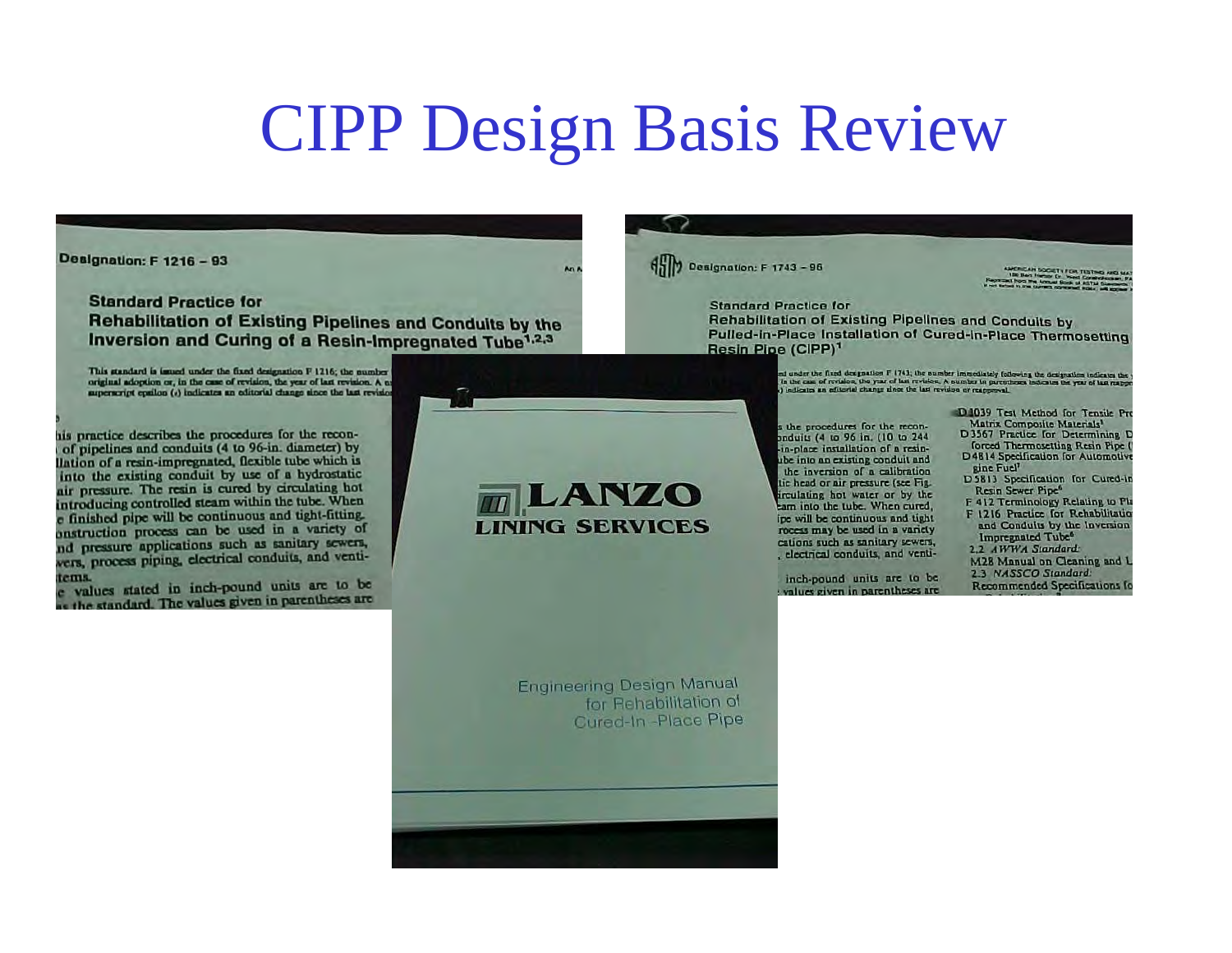### Benefits of CIPP watermain rehab



- Eliminate leakage
- •Fully structural repair
- Minimal trench requirements
- Improve hydraulic capacity
- Time savings
- Reduced residential impact
- Internal pipeline reinstatements
- Maximum hydraulic radius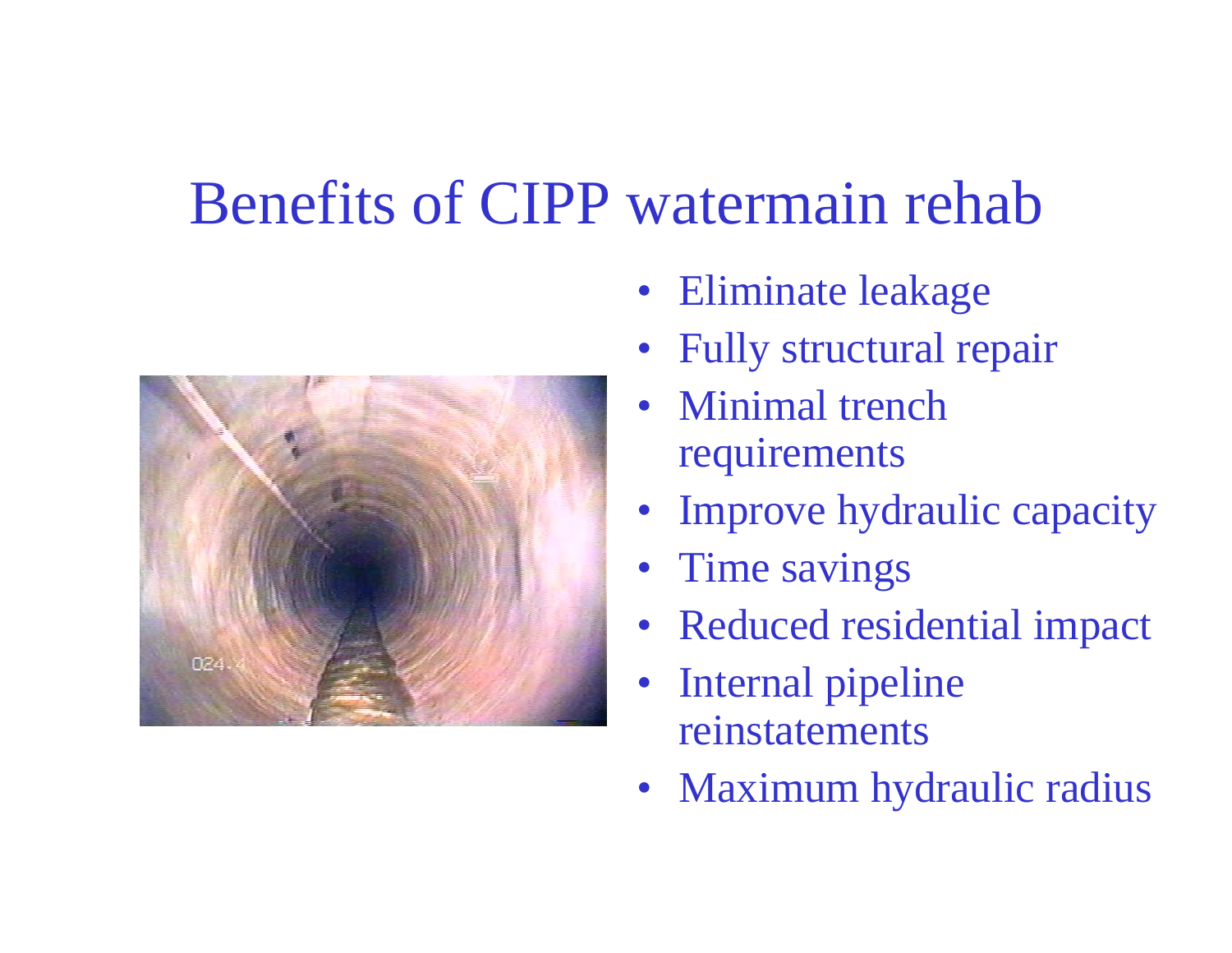

*Note: not to scale*

| <b>Installed diameters</b>        | $6 - 12$ in    |
|-----------------------------------|----------------|
| <b>Installed lengths</b>          | up to 500 feet |
| <b>Hazen Williams Coefficient</b> | >120           |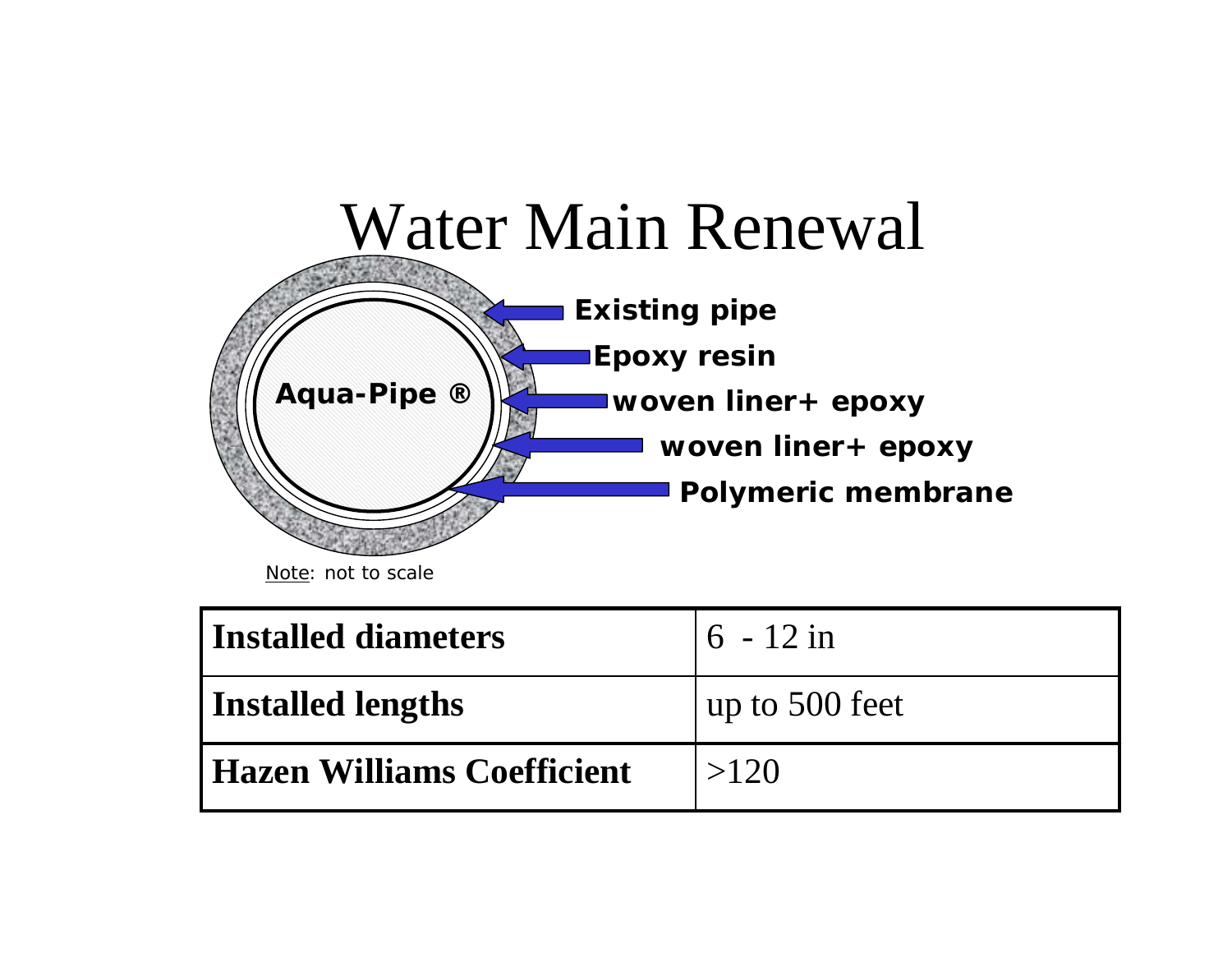### Site specific criteria



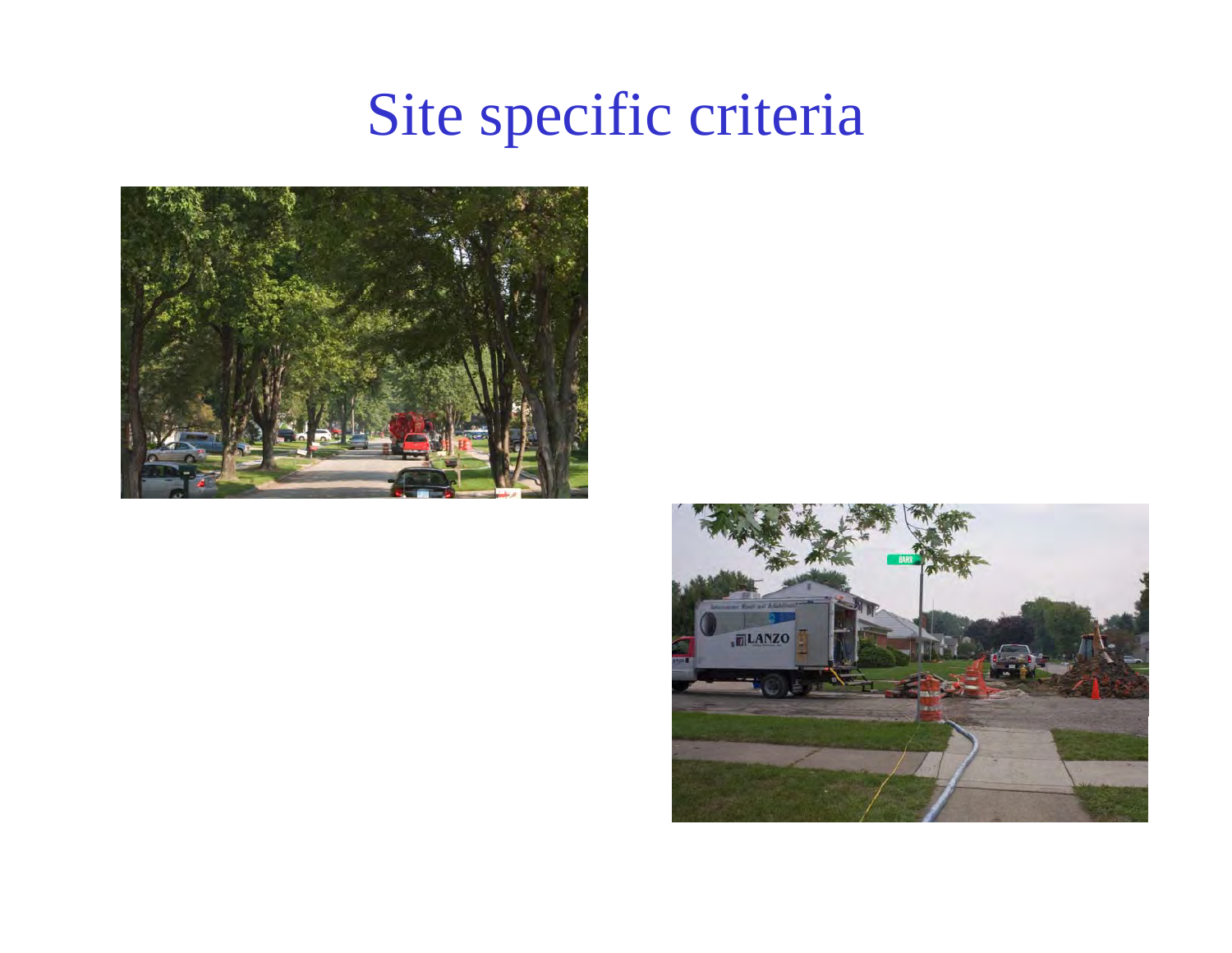### General Installation Criteria

- 500 lf liner lengths
- Excavation pits required at each liner end
- Closure assemblies mirror utility material preference; C-900, DIP, Joint Restraints, etc.
- Temporary hydrant capacity
- Bacteriological test duration/redundancy
- Test pressure in excess of 100 psi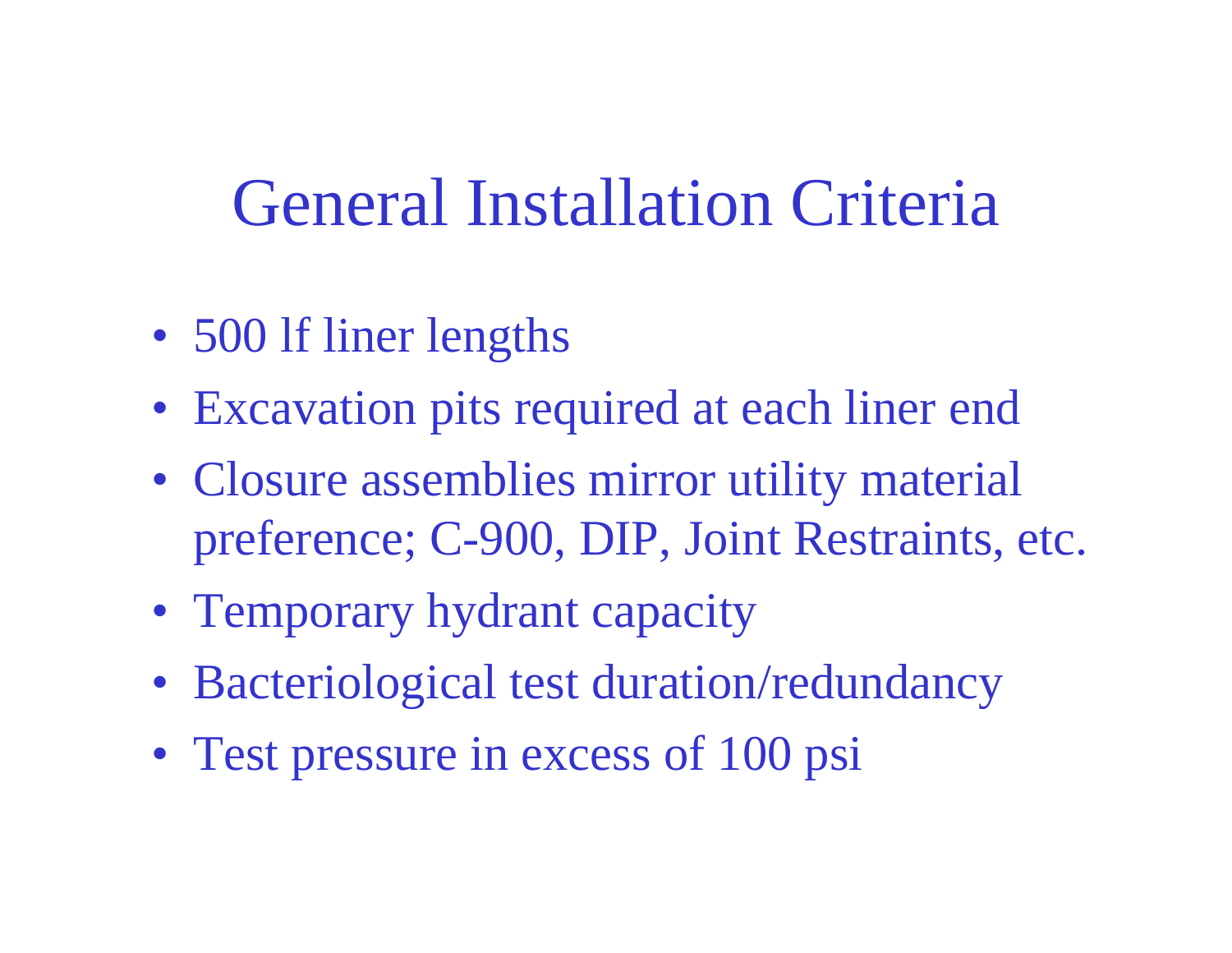### Pit construction / Bypass





- Pits at 500 foot intervals
- Tees, 90's, dead ends, hydrants define pits
- Bypass assembled, pressurized, chlorinated, tested then connected
- Each home tied in
- $\bullet$  Main isolated then accessed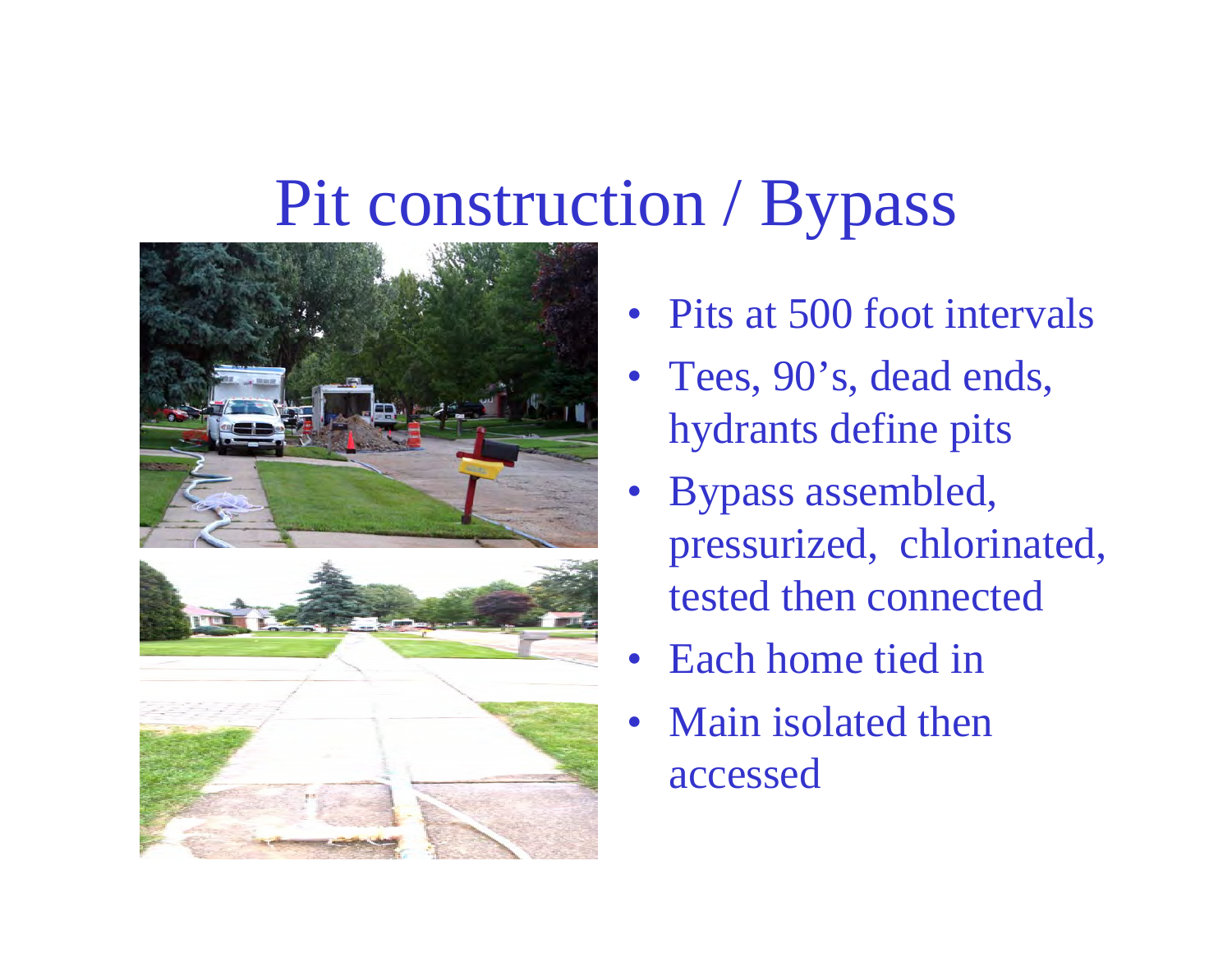#### Water Main Renewal Install Temporary By-Pass





**Connection through garden spigot**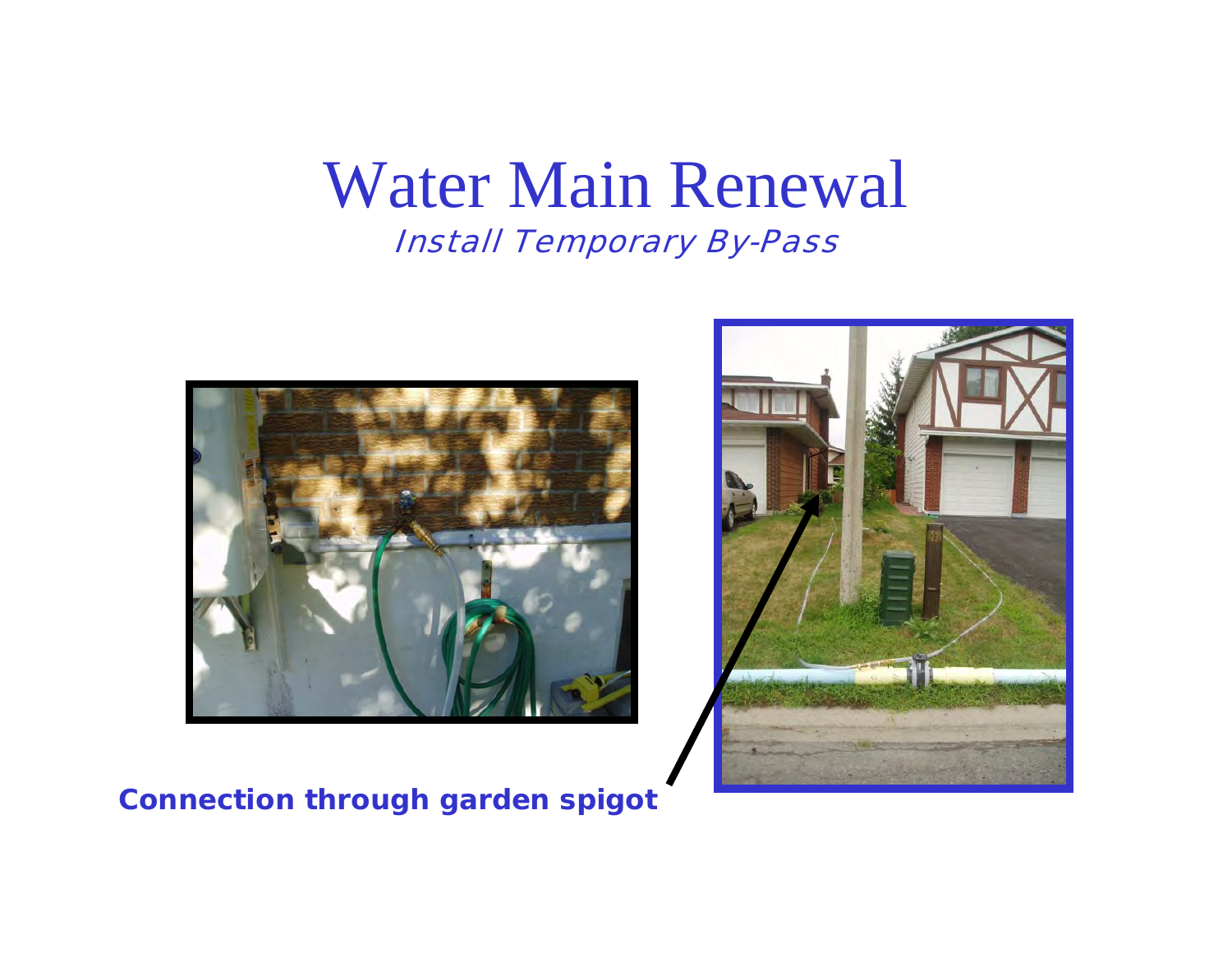

Bypass established from hose bibs at each service connection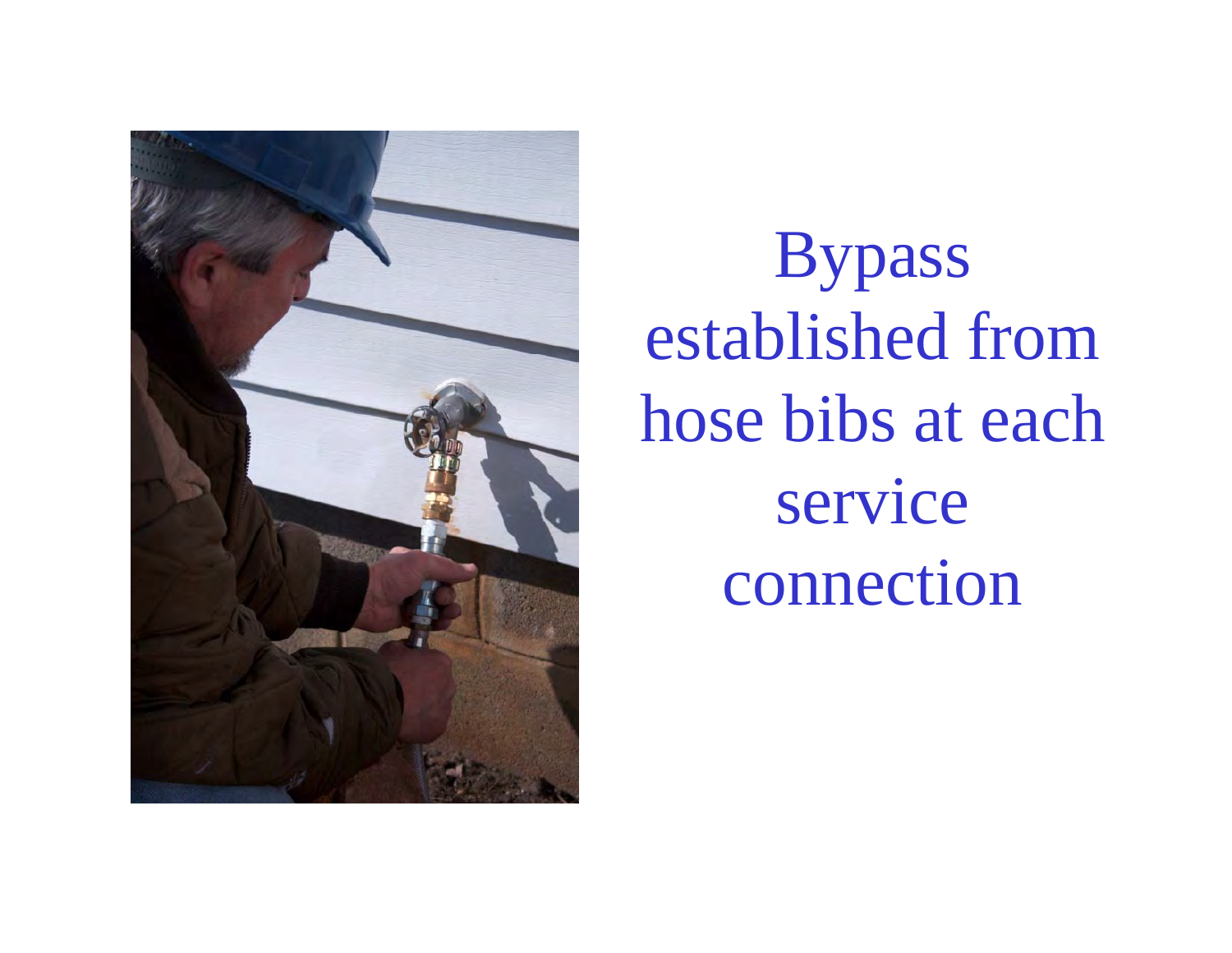#### Detuberculate, rinse, televise







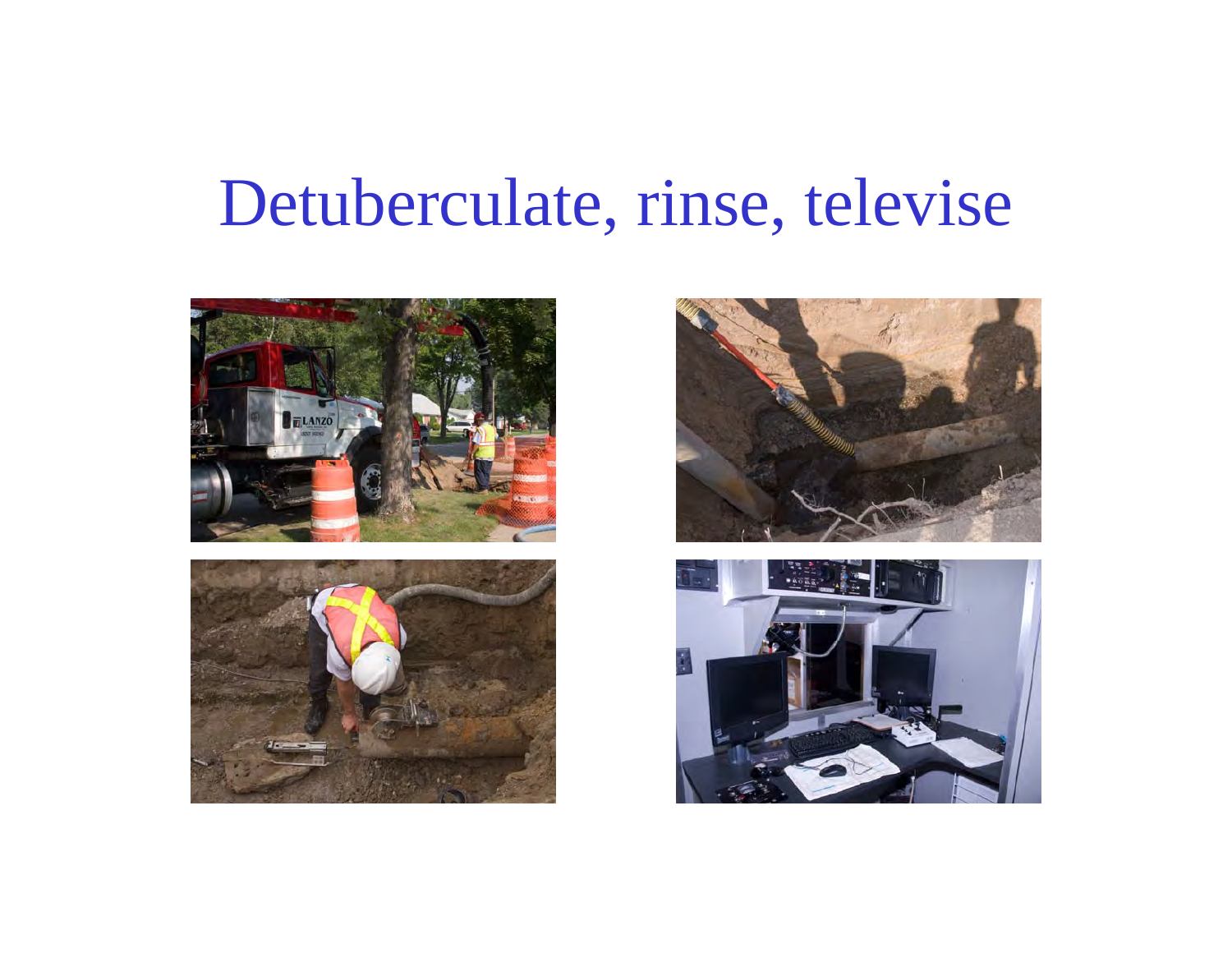#### Internally plug corp stop prior to lining

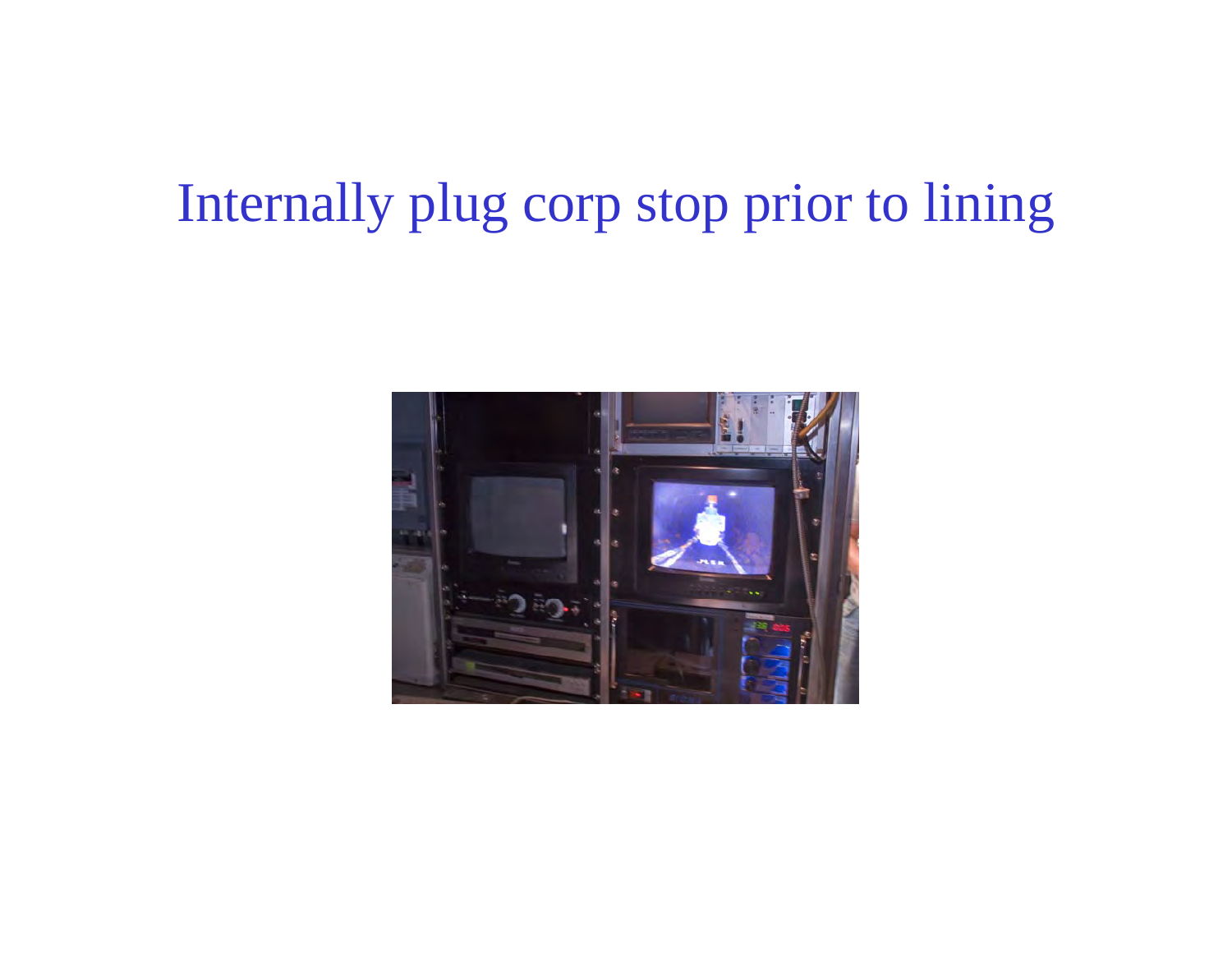#### Tube preparation and wet out







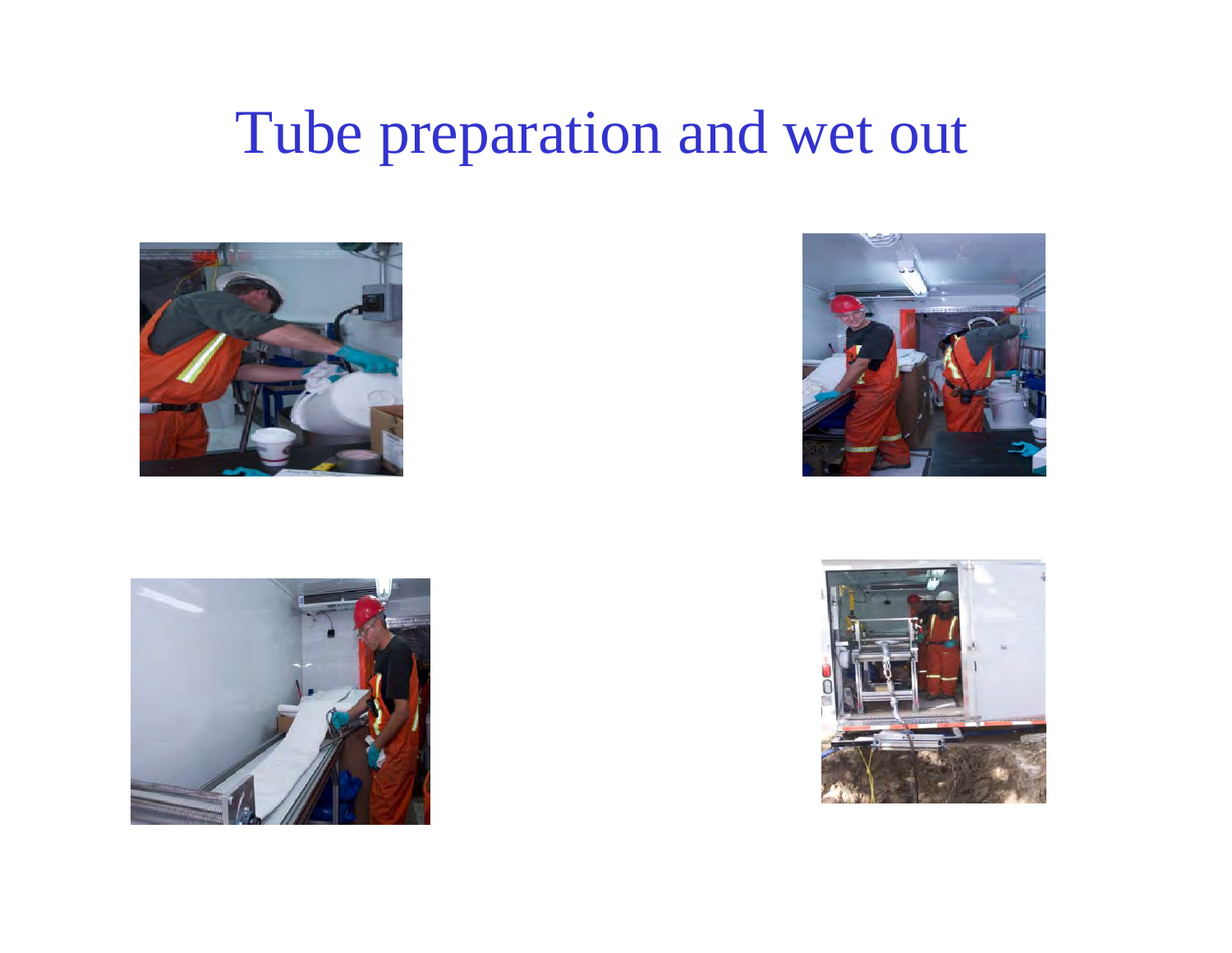## Winching the liner tube in place







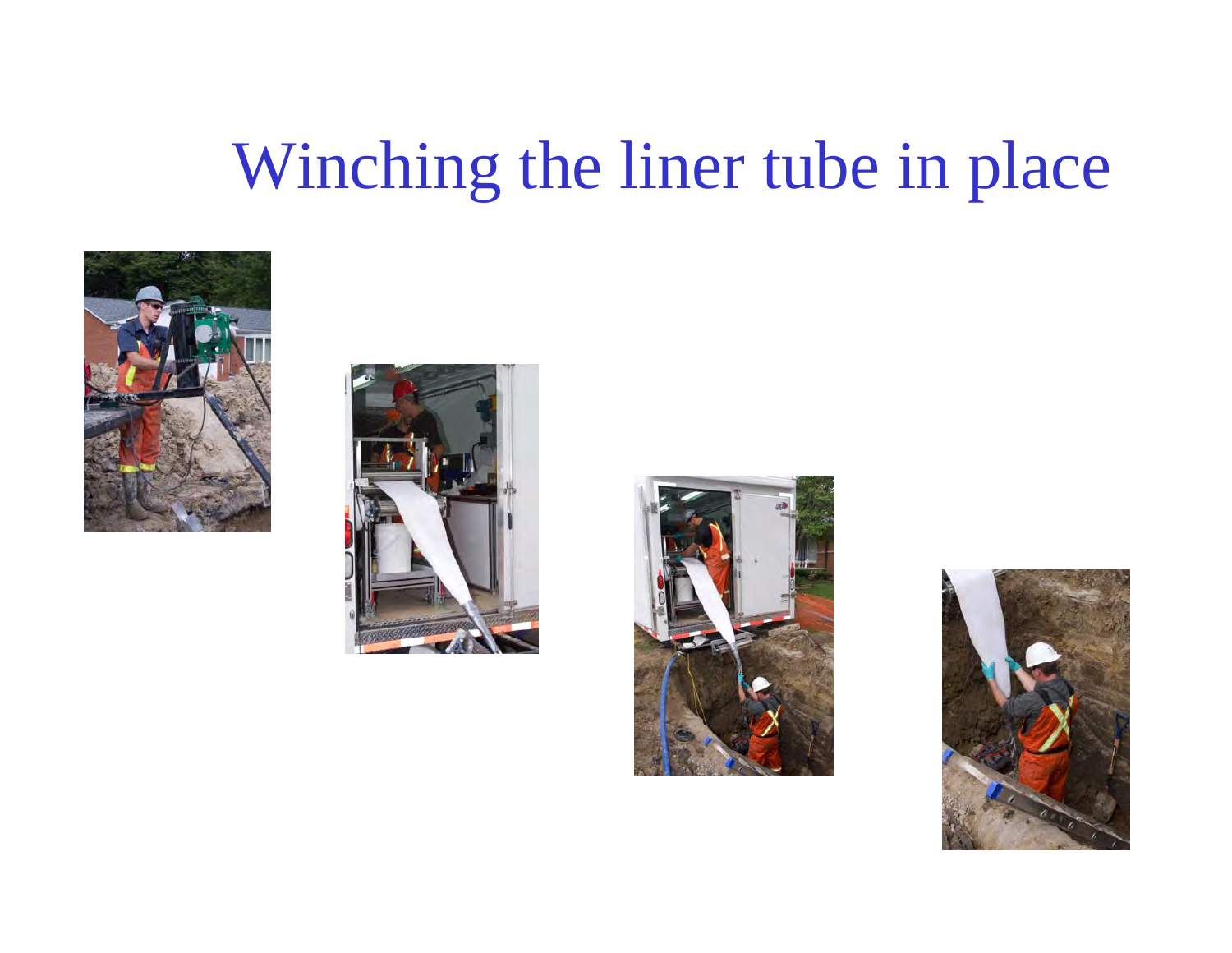#### Water Main Renewal *Liner installation*

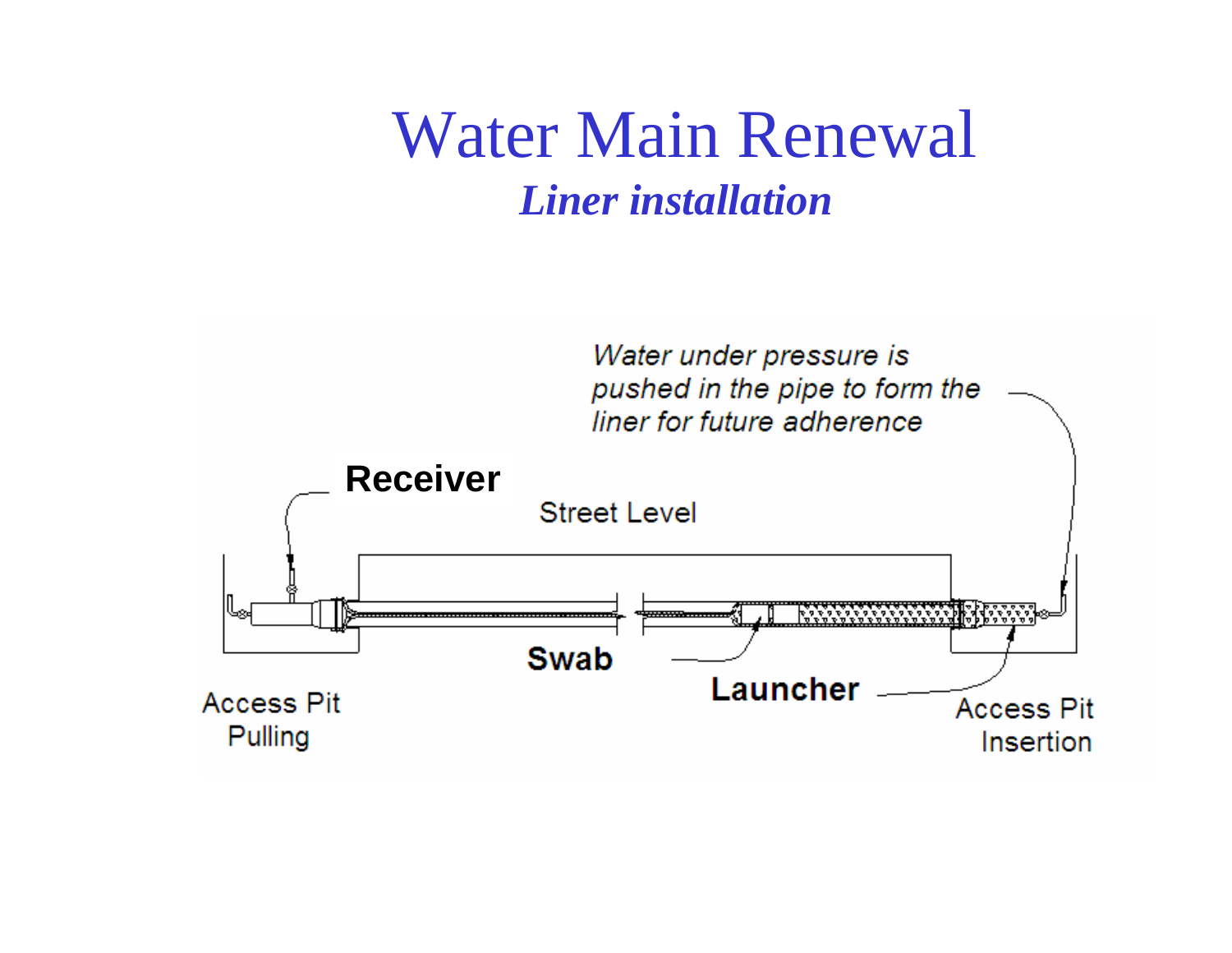### Proofing and pressurizing the line





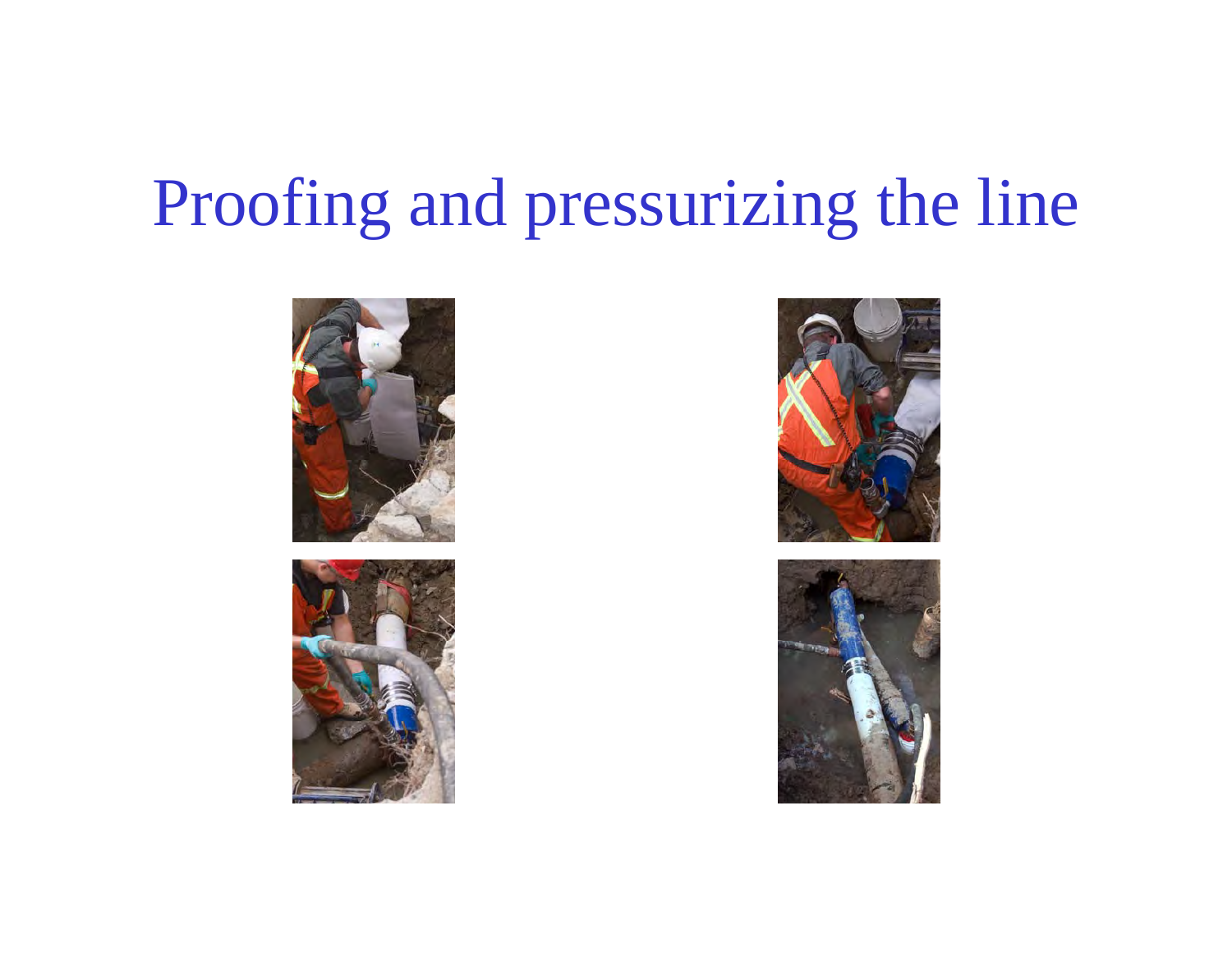# Liner curing, pressure testing & service reinstatement





- 8 hour cure at temperature
- Pressure test liner
- Expose liner and re televise
- Robotically reinstate services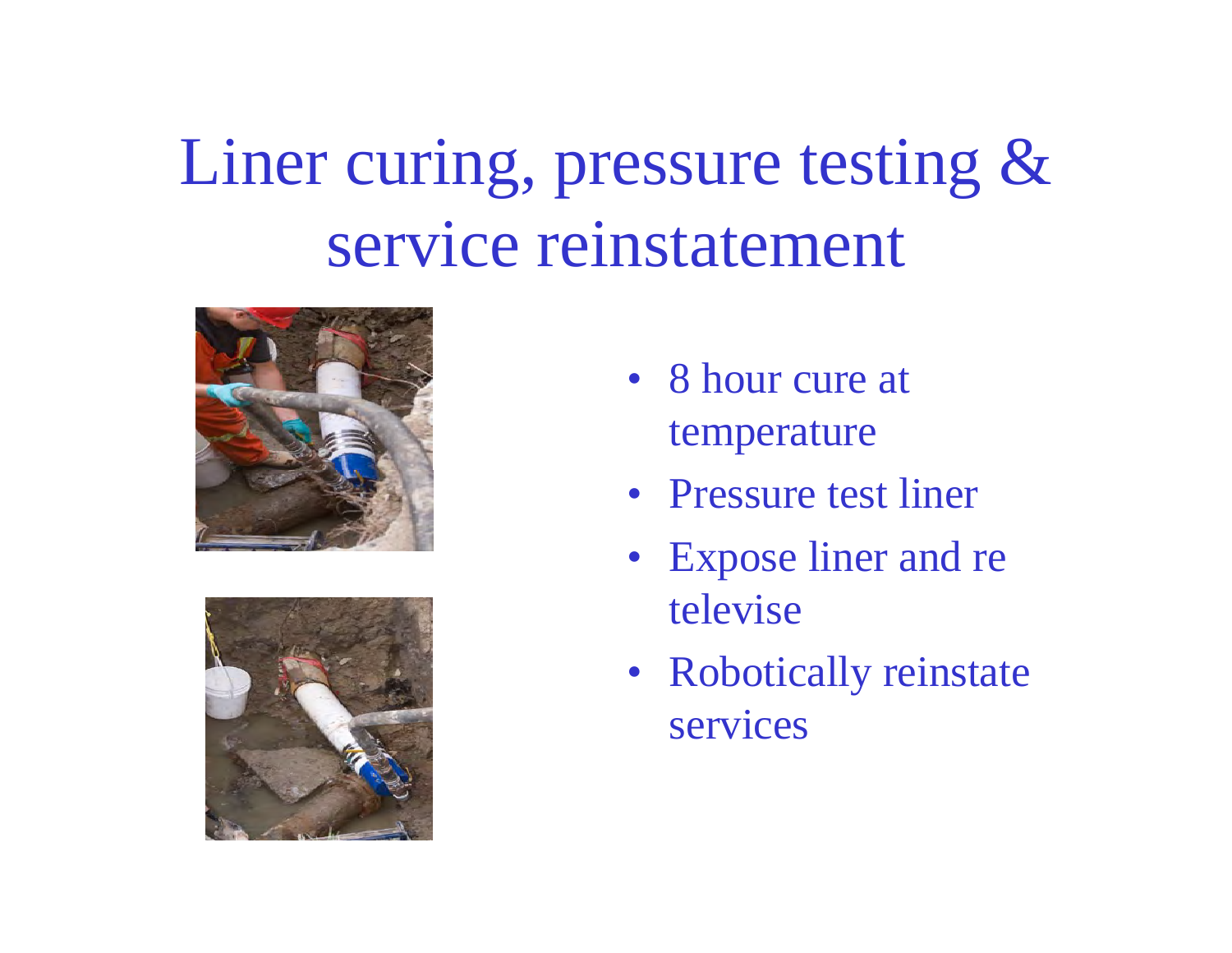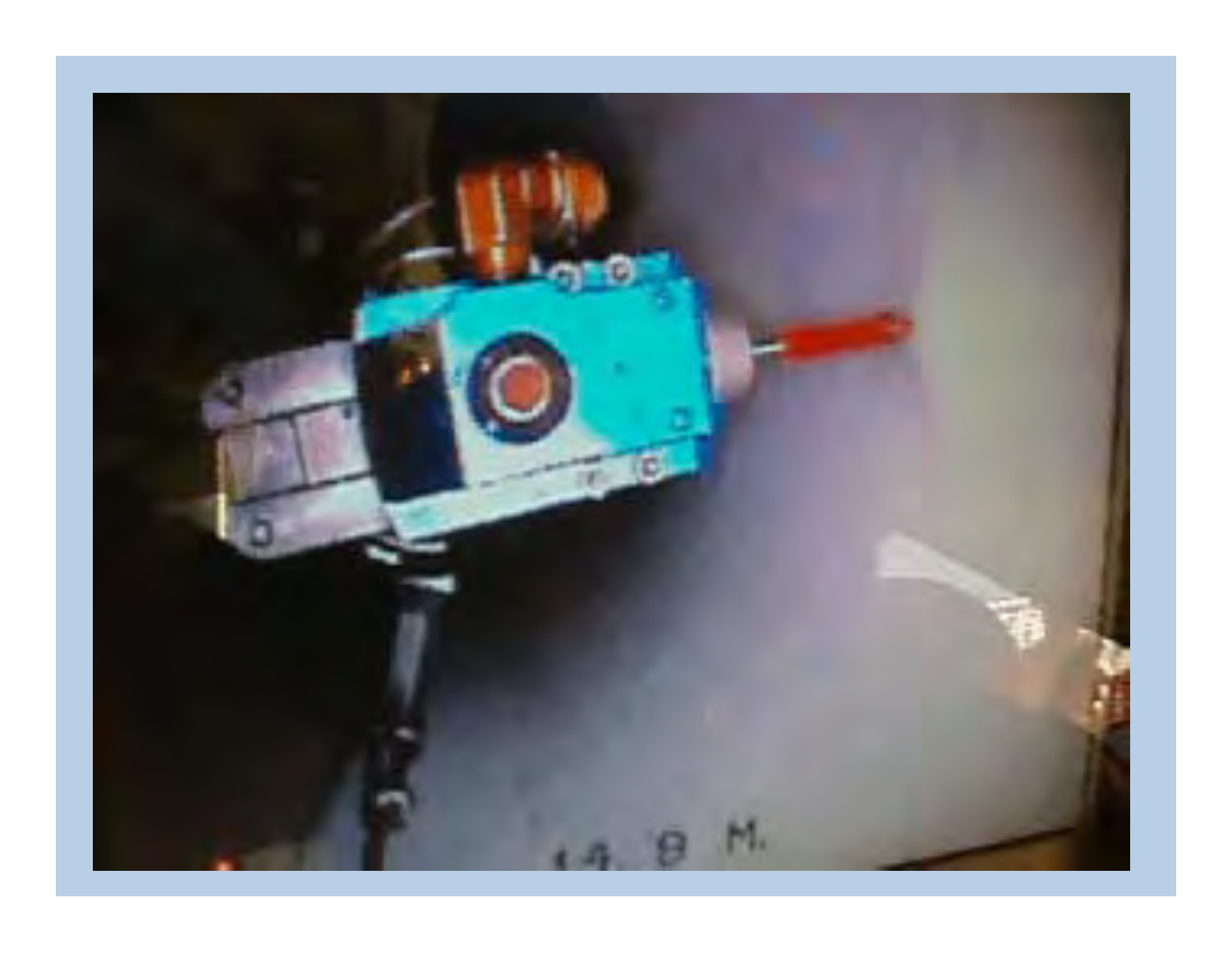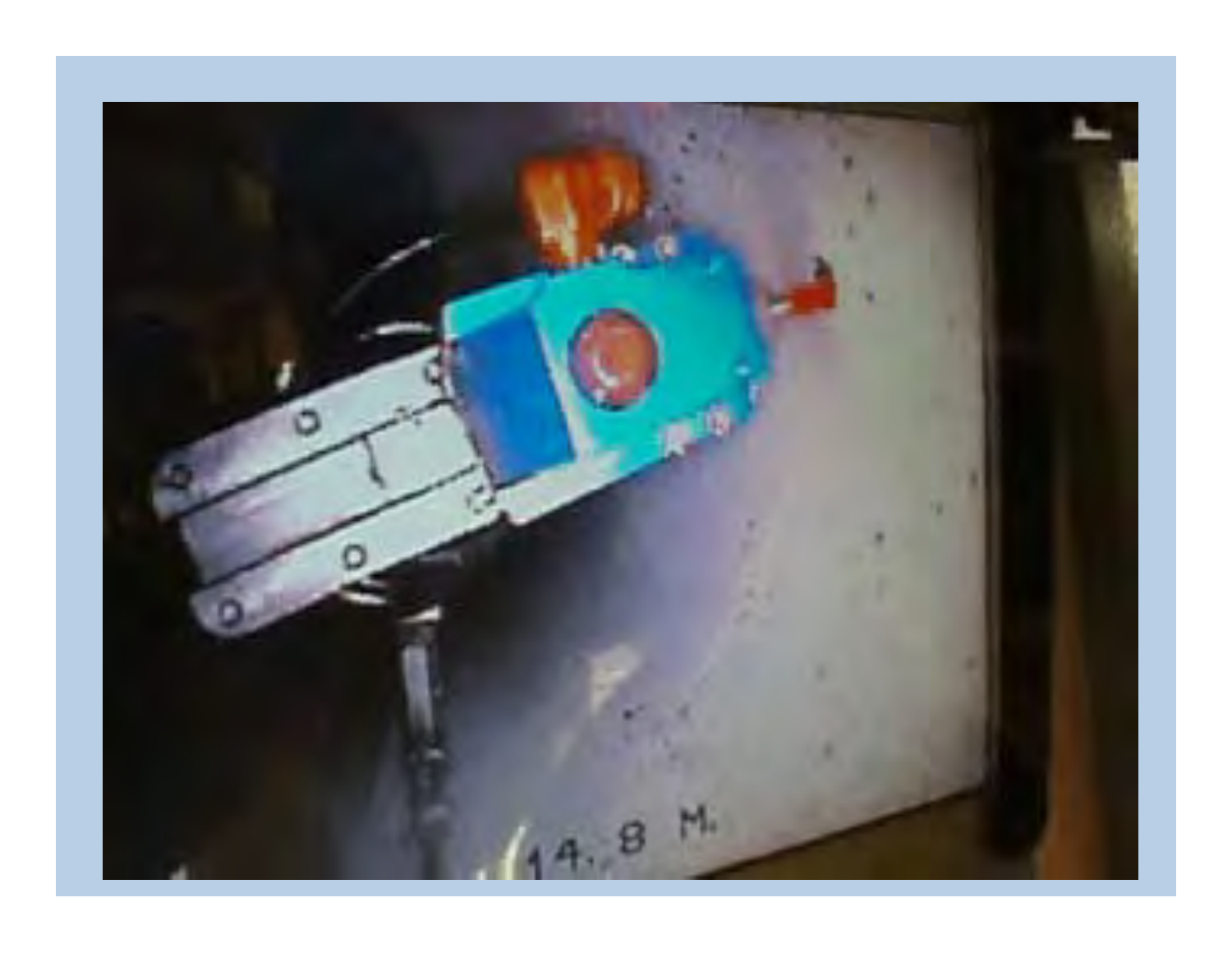# Restore services, dismantle bypass